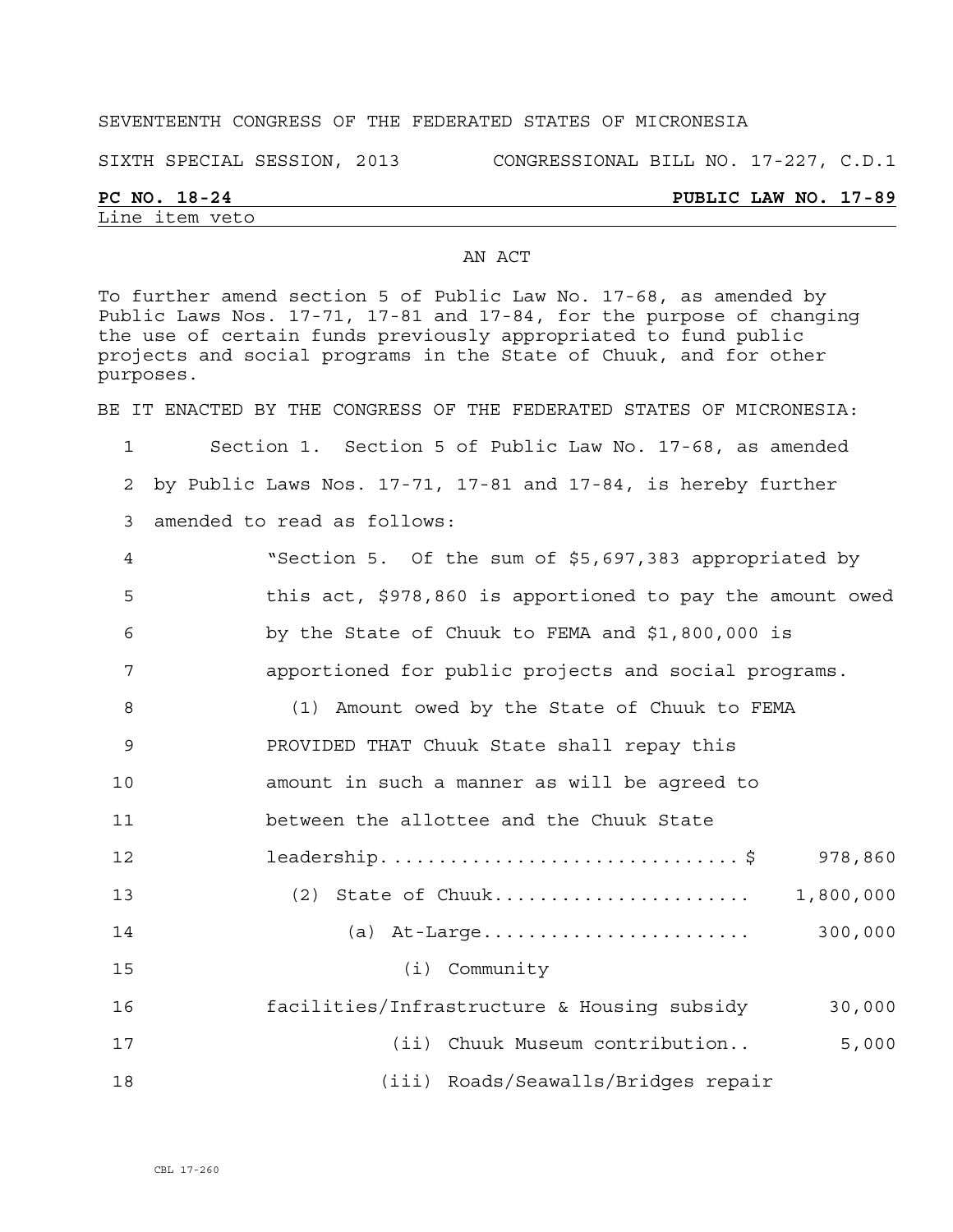**PC NO. 18-24 PUBLIC LAW NO. 17-89** 

Line item veto

| $\mathbf 1$ | and improvement \$                   | 25,000 |
|-------------|--------------------------------------|--------|
| 2           | (iv) Main water source lease         |        |
| 3           | obligation (Nefo)                    | 7,000  |
| 4           | (v) Contributions to State,          |        |
| 5           | Municipal and Community events/      |        |
| 6           | activities/programs                  | 42,000 |
| 7           | (vi) POL/Charters/Freight            |        |
| 8           | subsidy/reimbursements               | 25,600 |
| 9           | (vii) Youth Groups                   |        |
| 10          | equipment/supplies/activities        | 15,000 |
| 11          | (viii) Leaders/Patients/Students/    |        |
| 12          | repatriation of remains travel needs | 23,000 |
| 13          | (ix) Administrative support          |        |
| 14          | costs for allottee/At Large          | 7,000  |
| 15          | (x) Fishing project                  |        |
| 16          | (equipment/gears/marketing)          | 27,000 |
| 17          | (xi) Lien Pukial prior obligations   | 5,000  |
| 18          | (xii) Women Groups' sewing           |        |
| 19          | equipment/supplies                   | 3,000  |
| 20          | (xiii) Farmers' seedlings & labor    |        |
| 21          | cost obligations                     | 1,400  |
| 22          | (xiv) Community/Students/farmers     |        |
| 23          | land transportation                  | 18,000 |
| 24          | (xv) Students financial              |        |
| 25          | assistance/schools subsidy           | 17,500 |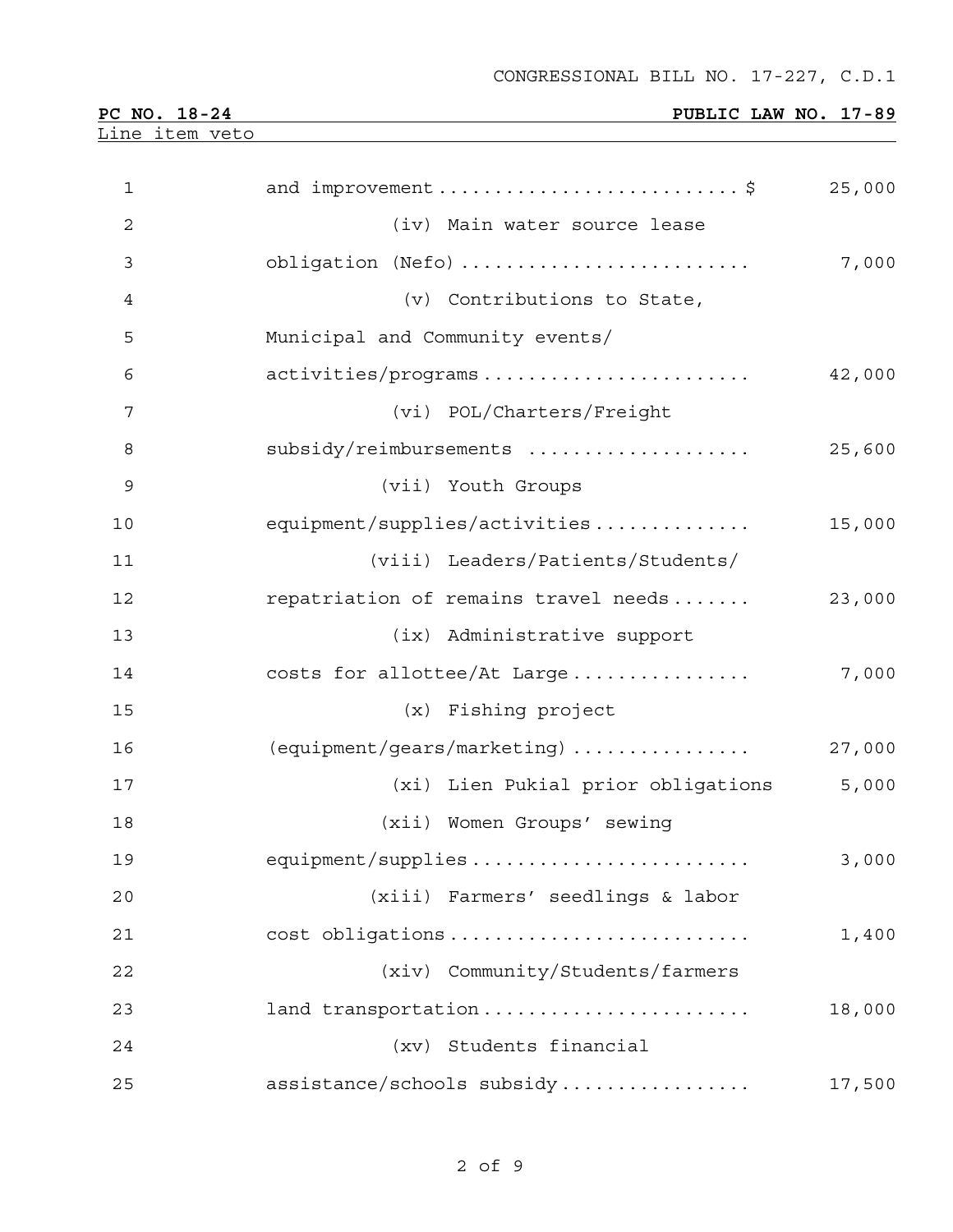|                                       | CONGRESSIONAL BILL NO. I/-447, C.D.I      |              |
|---------------------------------------|-------------------------------------------|--------------|
| PC NO. 18-24<br><u>Line item veto</u> | PUBLIC LAW NO. 17-89                      |              |
|                                       |                                           |              |
| $\mathbf{1}$                          | (xvi) Municipal government                |              |
| $\overline{2}$                        | subsidy (Elections/activities) \$ 48,500  |              |
| 3                                     | (xvii) Power distribution                 |              |
| 4                                     | extension matching fund                   | $\mathsf{O}$ |
| 5                                     | (b) Election District No. 1               | 300,000      |
| 6                                     | (i) Professional services fee.            | 15,000       |
| 7                                     | (ii) Renewable Energy                     |              |
| 8                                     | project/Communication system              | 65,000       |
| 9                                     | (iii) Mortlock Islands' Sea               |              |
| 10                                    | vessel purchase  100,000                  |              |
| 11                                    | (iv) Multipurpose public                  |              |
| 12                                    | facilities, community facilities, housing |              |
| 13                                    | improvement and repair                    | 40,000       |
| 14                                    | (v) Education, health and                 |              |
| 15                                    | sanitation programs & projects            | 10,000       |
| 16                                    | (vi) Youth, Sports &                      |              |
| 17                                    | Recreational programs/activities          | 0            |
| 18                                    | (vii) Municipal government                |              |
| 19                                    | special occasions activities              | 10,000       |
| 20                                    | (viii) Students financial assistance      | 20,000       |
| 21                                    | (ix) Repatriation of remain/              |              |
| 22                                    | Associations contributions                | 15,000       |
| 23                                    | (x) Mortlock Island Development           |              |
| 24                                    | Authority (MIDA) operation                | 25,000       |
| 25                                    | (xi) Copra and Fish purchase              |              |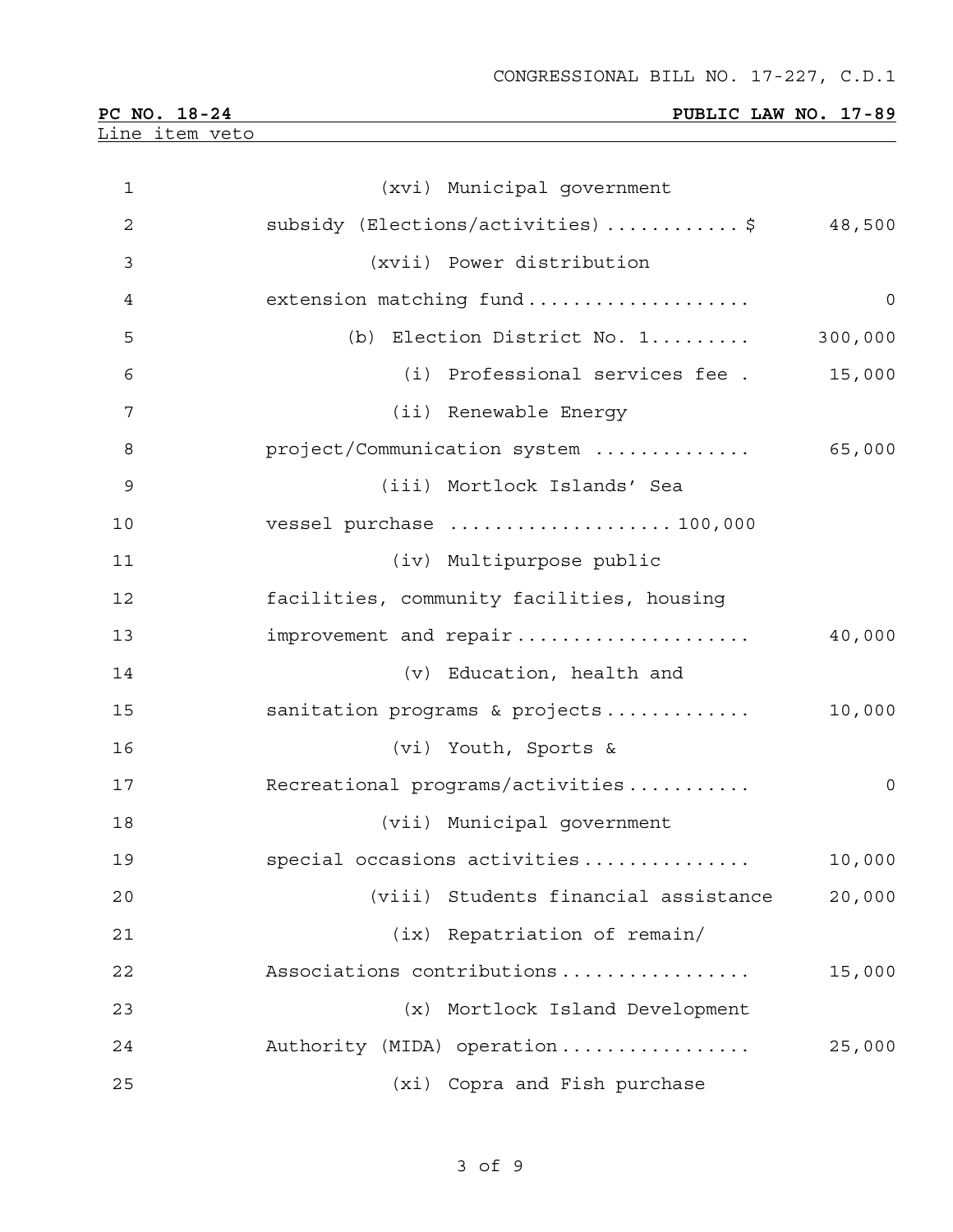| PC NO.<br>18-24 | PUBLIC LAW NO. 17-89 |
|-----------------|----------------------|
| Line item veto  |                      |

| $\mathbf{1}$   | Revolving Fund\$                              | 0       |
|----------------|-----------------------------------------------|---------|
| $\overline{2}$ | (c) Election District No. 2                   | 300,000 |
| 3              | (i) Fishing Projects                          | 20,000  |
| 4              | (ii) Nutrition and Food                       |         |
| 5              | Security Enhancement Projects                 | 15,000  |
| 6              | (iii) Housing renovation supplement           | 25,000  |
| $\overline{7}$ | (iv) Community Halls                          |         |
| 8              | rehabilitation                                | 25,000  |
| $\mathsf 9$    | (v) Weno Municipality Transportation          |         |
| 10             | needs & Office Rehabilitation                 | 30,000  |
| 11             | (vi) Fono Municipality subsidy                | 10,000  |
| 12             | (vii) Piis-Paneu Municipality                 |         |
| 13             |                                               | 10,000  |
| 14             | (viii) Regional Leadership                    |         |
| 15             | outreach visits                               | 25,000  |
| 16             | (ix) College students'                        |         |
| 17             | financial assistance                          | 15,000  |
| 18             | (x) Youth Community activities.               | 15,000  |
| 19             | (xi) Northern Namoneas Social and             |         |
| 20             | Economic Development Authority Administration | 50,000  |
| 21             | (xii) Roads upgrade & rehabilitation          | 10,000  |
| 22             | (xiii) Power Distribution                     |         |
| 23             | Extension matching fund                       | 0       |
| 24             | (xiv) Weno Constitution Day and               |         |
| 25             | Inauguration Day festivities                  | 10,000  |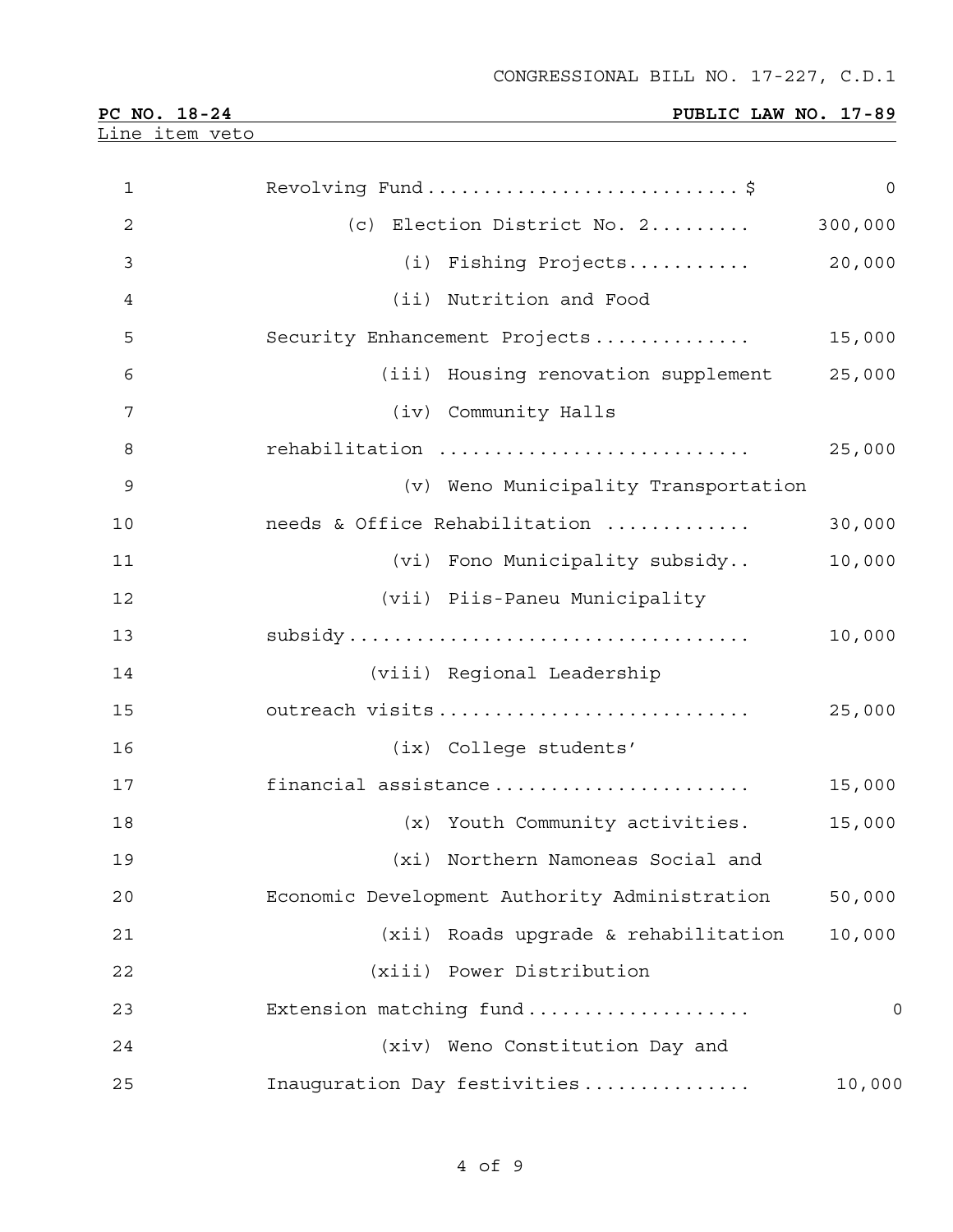| PC NO. 18-24 |  |
|--------------|--|
|              |  |

Line item veto

## **PUBLIC LAW NO. 17-89**

| $\mathbf 1$    | (xv) Acquisition of heavy           |              |
|----------------|-------------------------------------|--------------|
| $\overline{2}$ | equipment for road repair\$         | $\mathsf{O}$ |
| 3              | (xvi) Weno Municipal Police         |              |
| 4              | Communication System and Supplies   | 9,000        |
| 5              | (xvii) Weno Municipal Office upkeep | 5,000        |
| 6              | (xviii) Nepukos Souak Association   |              |
| 7              | Community Activities                | 5,000        |
| 8              | (xix) Mechitiw Souak Community      |              |
| 9              | Activities                          | 5,000        |
| 10             | (xx) Acquisition of Equipment and   |              |
| 11             | Supplies for Activities of:         |              |
| 12             | (a) Fonoton Youth                   |              |
| 13             | Association (FCYA)                  | 2,000        |
| 14             | (b) Piis-Paneu Youth                |              |
| 15             | Association                         | 2,000        |
| 16             | (c) Peniesene Youth                 |              |
| 17             | Association (Kutta Kinamwe)         | 2,000        |
| 18             | (d) Tunnuk Youth                    |              |
| 19             | Association (TCYA)                  | 2,000        |
| 20             | (e)<br>Iras Youth Association       | 2,000        |
| 21             | Neauo Youth Association<br>(f)      | 2,000        |
| 22             | Wichap Youth Association<br>(q)     | 2,000        |
| 23             | Nemwan Youth Association<br>(h)     | 2,000        |
| 24             | Election District No. 3<br>(d)      | 300,000      |
| 25             | Fishing projects<br>(i)             | 70,000       |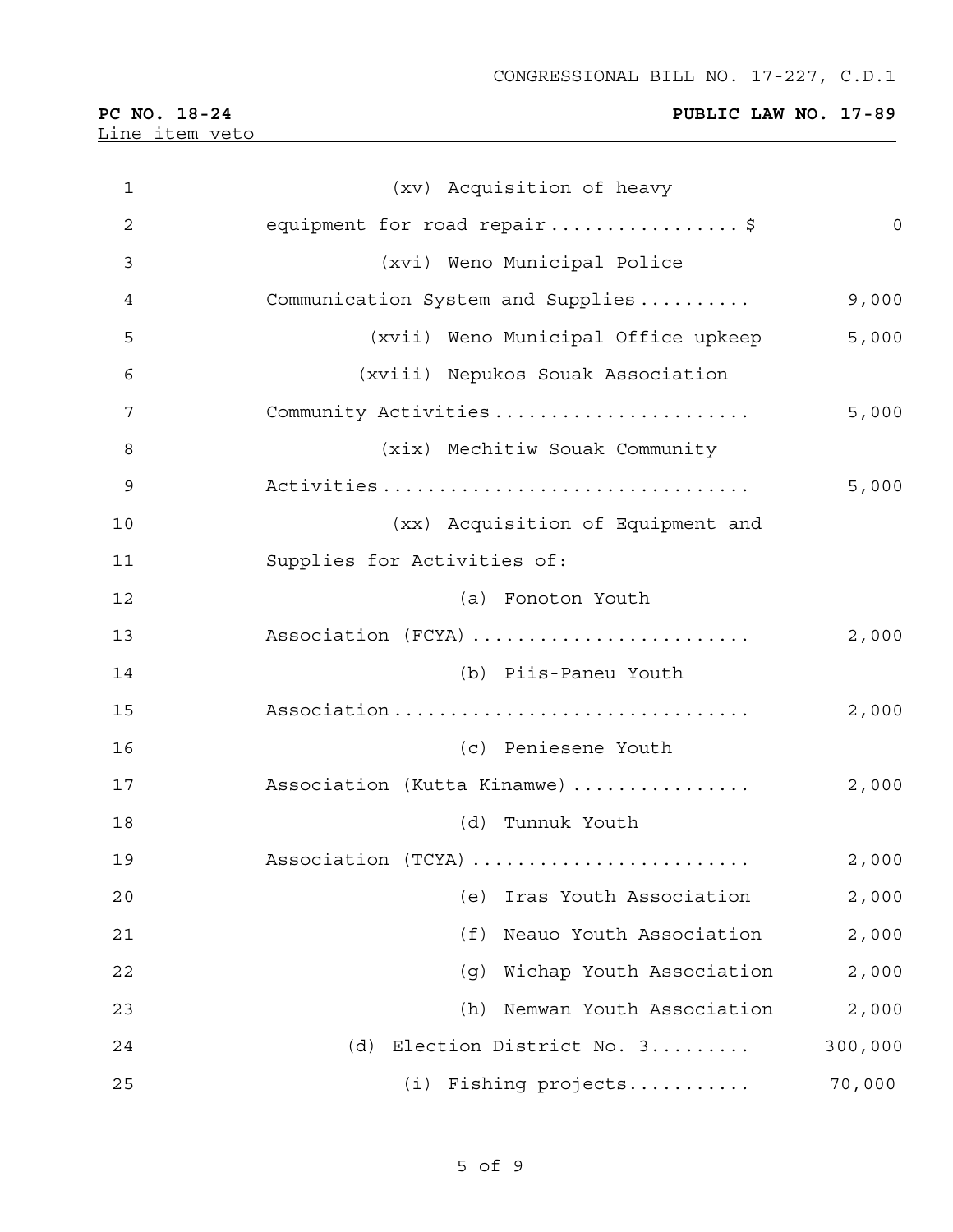| PC NO. 18-24   |                             | PUBLIC LAW NO. 17-89                             |        |
|----------------|-----------------------------|--------------------------------------------------|--------|
| Line item veto |                             |                                                  |        |
| $\mathbf 1$    |                             | (ii) Housing project\$                           | 30,000 |
| $\overline{c}$ |                             | (iii) Community Halls rehabilitation             | 30,000 |
| 3              |                             | (iv) Southern Namoneas Development               |        |
| 4              |                             | Authority Administration                         | 25,000 |
| 5              |                             | (v) Contribution/Repatriation of                 |        |
| 6              | remain/Associations support |                                                  |        |
| 7              | (Guam/Saipan/Hawaii/United  |                                                  |        |
| 8              |                             | States/Southern Namoneas)                        | 10,000 |
| 9              |                             | (vi) Reimbursement for POL/Charters              | 5,000  |
| 10             |                             | (vii) Contribution to Social                     |        |
| 11             |                             | Security premium                                 | 5,000  |
| 12             |                             | (viii) Reimbursement payment for                 |        |
| 13             |                             | Lease/Rental obligation                          | 10,000 |
| 14             |                             | (ix) Business start                              |        |
| 15             |                             | up/Entrepreneurship subsidies                    | 10,000 |
| 16             |                             | (x) Youth/School sports & activities             | 10,000 |
| 17             |                             | (xi) Solar power lighting system                 | 10,000 |
| 18             |                             | (xii) Students land transportation               |        |
| 19             |                             | needs/vehicle purchase for local government      | 15,000 |
| 20             |                             | (xiii) Municipal/Community                       |        |
| 21             |                             | health and sanitation water improvement projects | 7,500  |
| 22             |                             | (xiv) Humanitarian/Food Aid relief               |        |
| 23             |                             | program for Community/ municipalities            | 10,000 |
| 24             |                             | (xv) Medical/medication contribution             |        |
| 25             |                             | to non-insured and unemployed Senior Citizens    | 7,500  |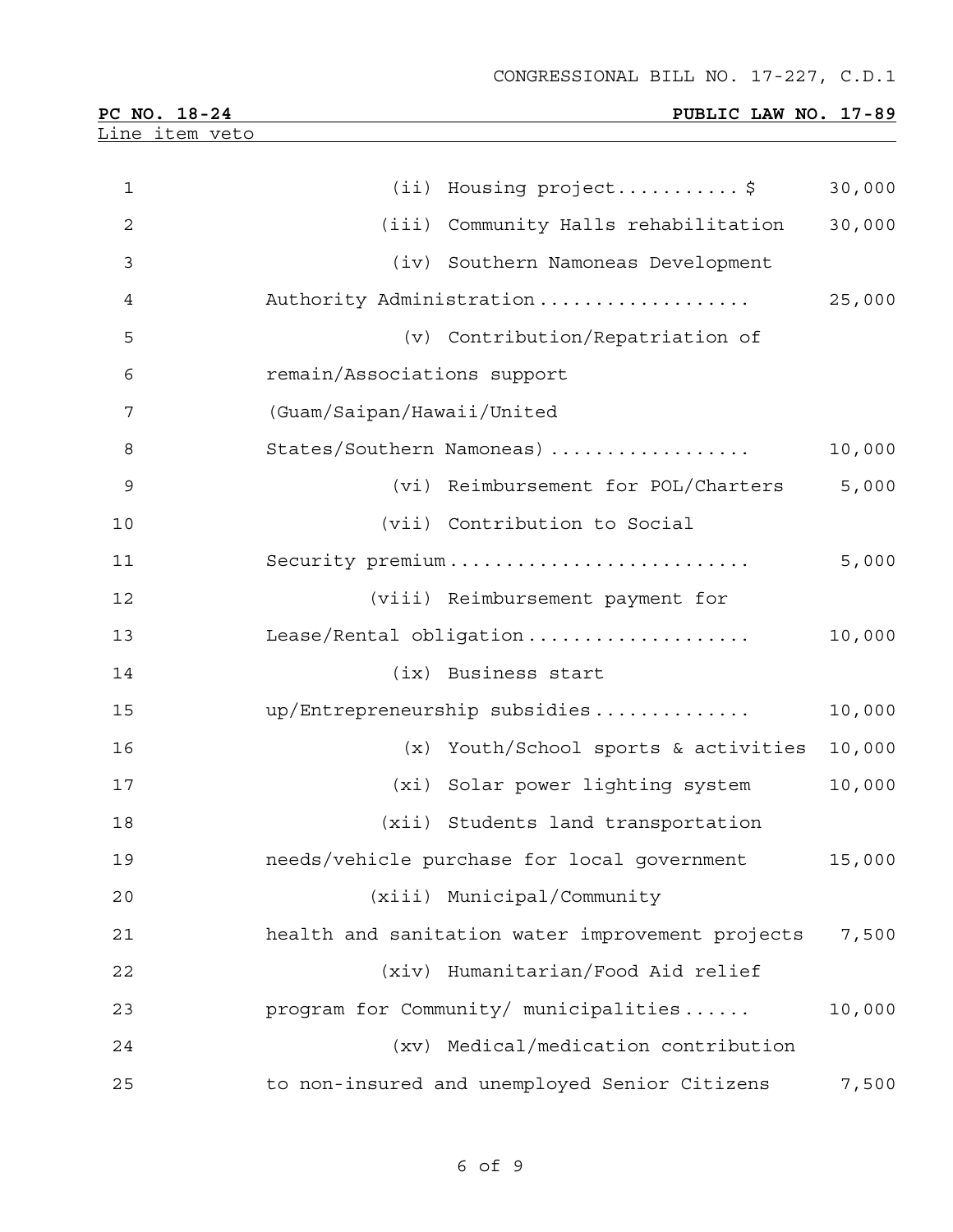| PC NO. 18-24   |  |
|----------------|--|
| Line item veto |  |

# **PUBLIC LAW NO. 17-89**

| $\mathbf 1$    | (xvi) Feeding program for                   |         |
|----------------|---------------------------------------------|---------|
| $\overline{2}$ | Handicap/Disable elderlies\$                | 5,000   |
| 3              | (xvii) Travel needs for                     |         |
| 4              | students/referral patients/leaders          | 20,000  |
| 5              | (xviii) Contributions to Southern           |         |
| 6              | Namoneas off-island chartered associations. | 10,000  |
| 7              | (xiv) Municipal governments                 |         |
| 8              | subsidies                                   | 10,000  |
| 9              | (e) Election District No. 4                 | 300,000 |
| 10             | (i) Fishing projects                        | 40,000  |
| 11             | (ii) Low income housing subsidy.            | 30,000  |
| 12             | (iii) Farming project subsidy               | 30,000  |
| 13             | (iv) Students financial assistance          | 15,000  |
| 14             | (v) Faichuk Development Authority           |         |
| 15             | (Contractual services/Administration)       | 20,000  |
| 16             | (vi) Medical referral and                   |         |
| 17             | repatriation of remains                     | 10,000  |
| 18             | (vii) Municipal governments' subsidies      | 70,000  |
| 19             | (viii) Sewing project subsidy               | 10,000  |
| 20             | (ix) Youth activities and programs          | 15,000  |
| 21             | (x) Road improvement and                    |         |
| 22             | beautification                              | 10,000  |
| 23             | (xi) States and Municipal                   |         |
| 24             | leadership exposure and travel              | 15,000  |
| 25             | (xii) fishing market subsidy                | 5,000   |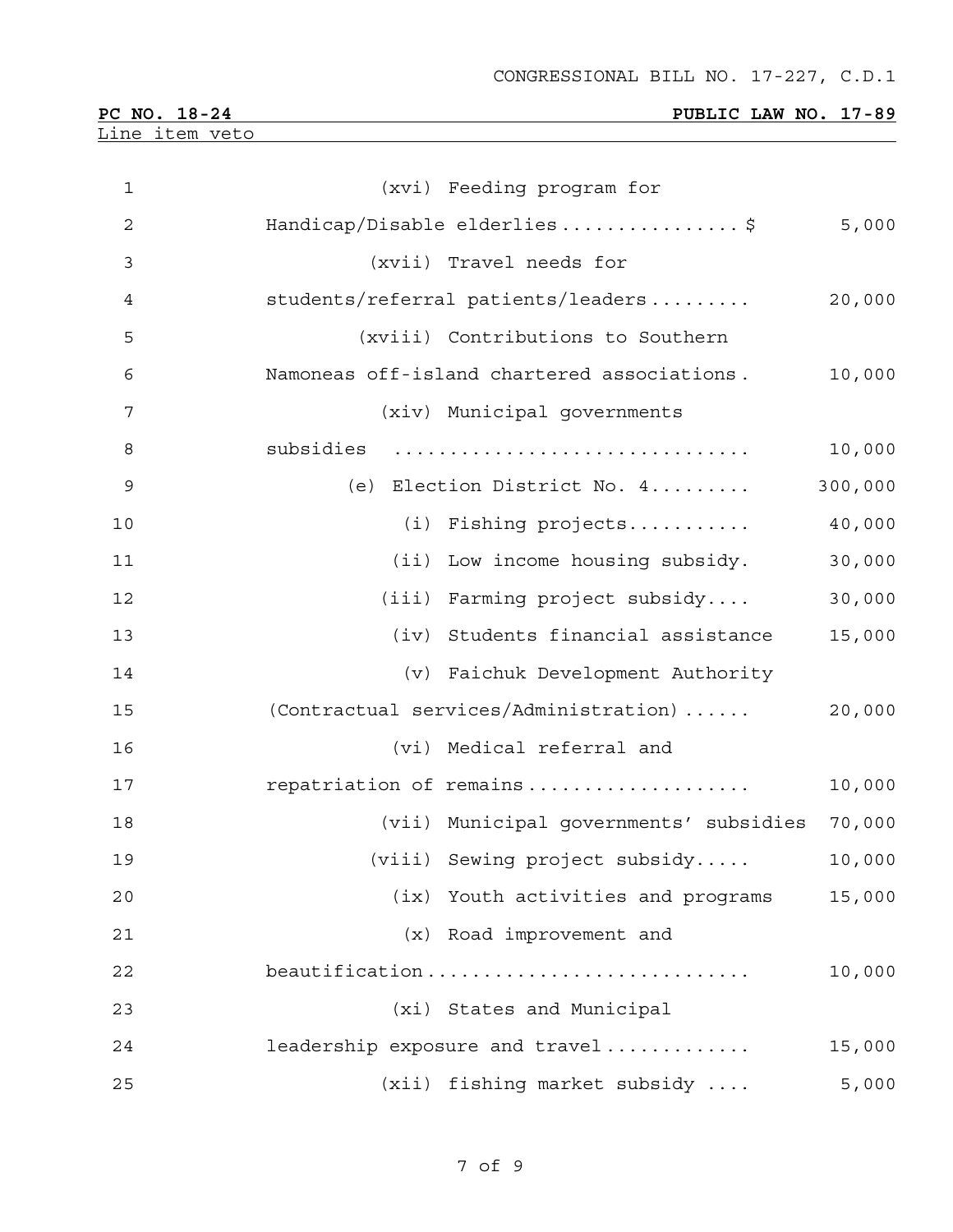| PC NO. 18-24   |  |
|----------------|--|
| Line item veto |  |

## **PUBLIC LAW NO. 17-89**

| $\mathbf 1$    | (xiii) Students and farmers                  |         |
|----------------|----------------------------------------------|---------|
| $\overline{2}$ | land transportation\$                        | 20,000  |
| 3              | (xiv) Solar system project                   | 5,000   |
| 4              | (xv) Fiber boat repair project               | 5,000   |
| 5              | (f) Election District No. 5                  | 300,000 |
| 6              | (i) Fishing projects 100,000                 |         |
| 7              | (ii) Northwest Islands                       |         |
| 8              | Development Authority Administration         | 38,000  |
| 9              | (iii) Food relief assistance program         | 28,000  |
| $10-$          | (iv) Officials/patients and                  |         |
| $\bigoplus$    |                                              |         |
| 12             | (v) Payment for students'                    |         |
| 13             | outstanding debt at COM-FSM, University of   |         |
| 14             | Hawaii at Hilo and Hawaii Pacific University | 14,000  |
| 15             | (vi) Vehicles purchase for                   |         |
| 16             | municipal governments                        | 14,000  |
| 17             | (vii) Contributions to                       |         |
| 18             | Northwest Islands Associations               | 30,000  |
| 19             | (viii) Boat charter/medical                  |         |
| 20             | referral travel reimbursements               | 10,000  |
| 21             | (ix) Onoun Women Association                 |         |
| 22             | contribution                                 | 8,000   |
| 23             | (x) Pollap Dispensary solar                  |         |
| 24             | power project supplemental                   | 2,000   |
| 25             | (xi) Shoreline mitigation project            | 2,000   |